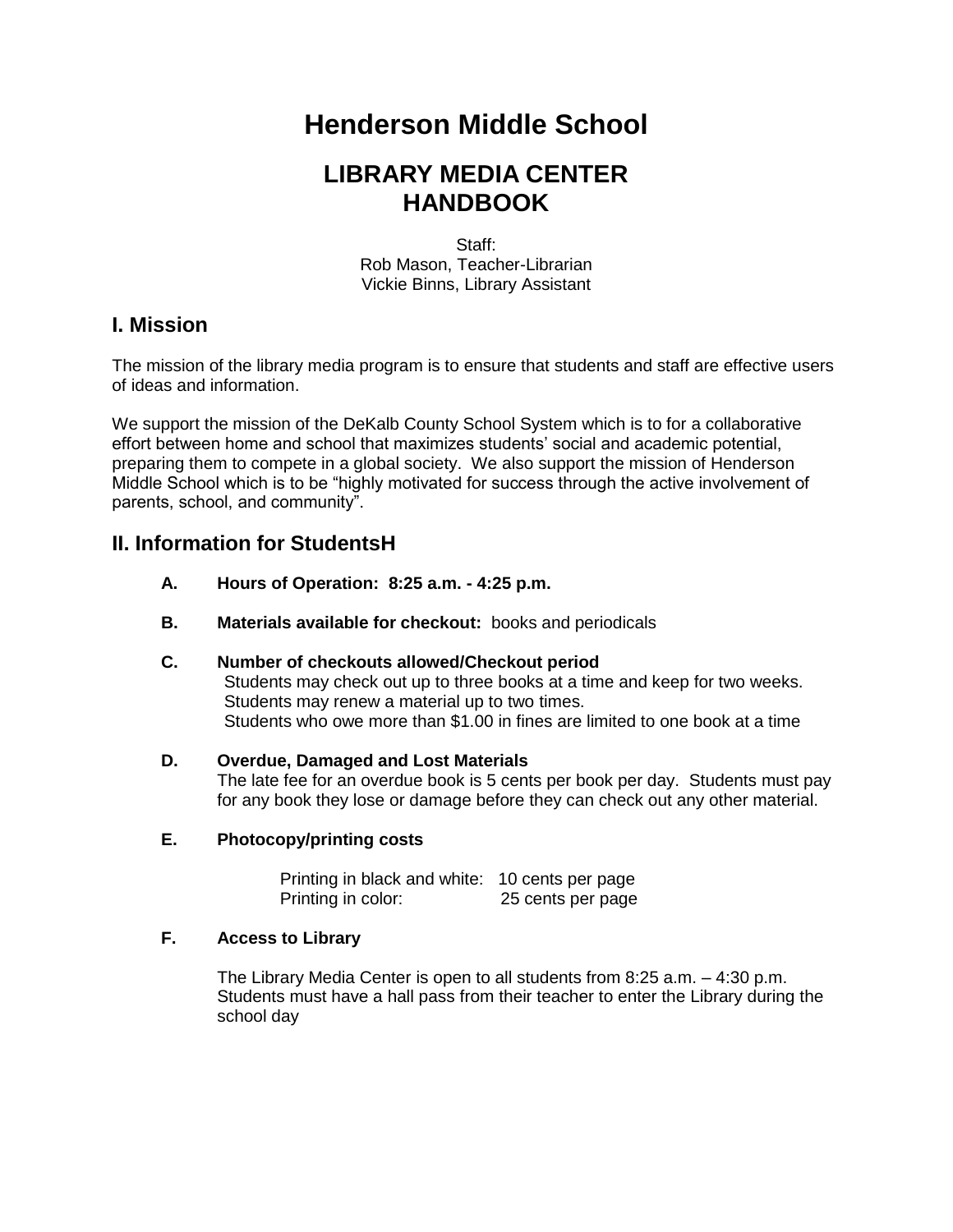#### **G. Other resources available – Links to these databases are provided on the HMS website.**

Research in Context Science in Context Culture Grams Explora Pebble Go Britannica Imagequest Galileo HMS Professional collection DeKalb LRC World Book Online

#### **Accessing Destiny off campus**

Destiny can be accessed at home by using the link found on the Media Center webpage found on the HMS School Website: [http://hendersonms.dekalb.k12.ga.us/MediaCenter.aspx.](http://hendersonms.dekalb.k12.ga.us/MediaCenter.aspx)

#### **Computer/Internet use in the library**

There are 23 Library computers (PCs) available for research and other school assignments on a first-come-first-served basis. Each student has a unique login that is not to be shared with anyone. When using the DCSD computers neither students, teachers, nor parents should assume privacy. Further information can be found in the internet Acceptable use updated 10/15/2013 Agreement.

## **III. Information for Teachers**

- **A. Hours of Operation** 8:00 a.m. 4:30 p.m.
- B. **Materials available for checkout:** books, periodicals, and audio-visual material
- **C. Number of checkouts allowed:** No limit  **Checkout period:** two weeks
- D. **Equipment** Moble Macbook Carts, document cameras, digial cameras, and other AV equipment may be checked out for the year

#### **E. Collaborative Planning**

Planning is the key to a successful Library Media Center project. The media specialist and teacher working together make a significant instructional team. Teachers can request a time during their planning period to collaborate with the media specialist.

#### F. **Class Visits/Scheduling**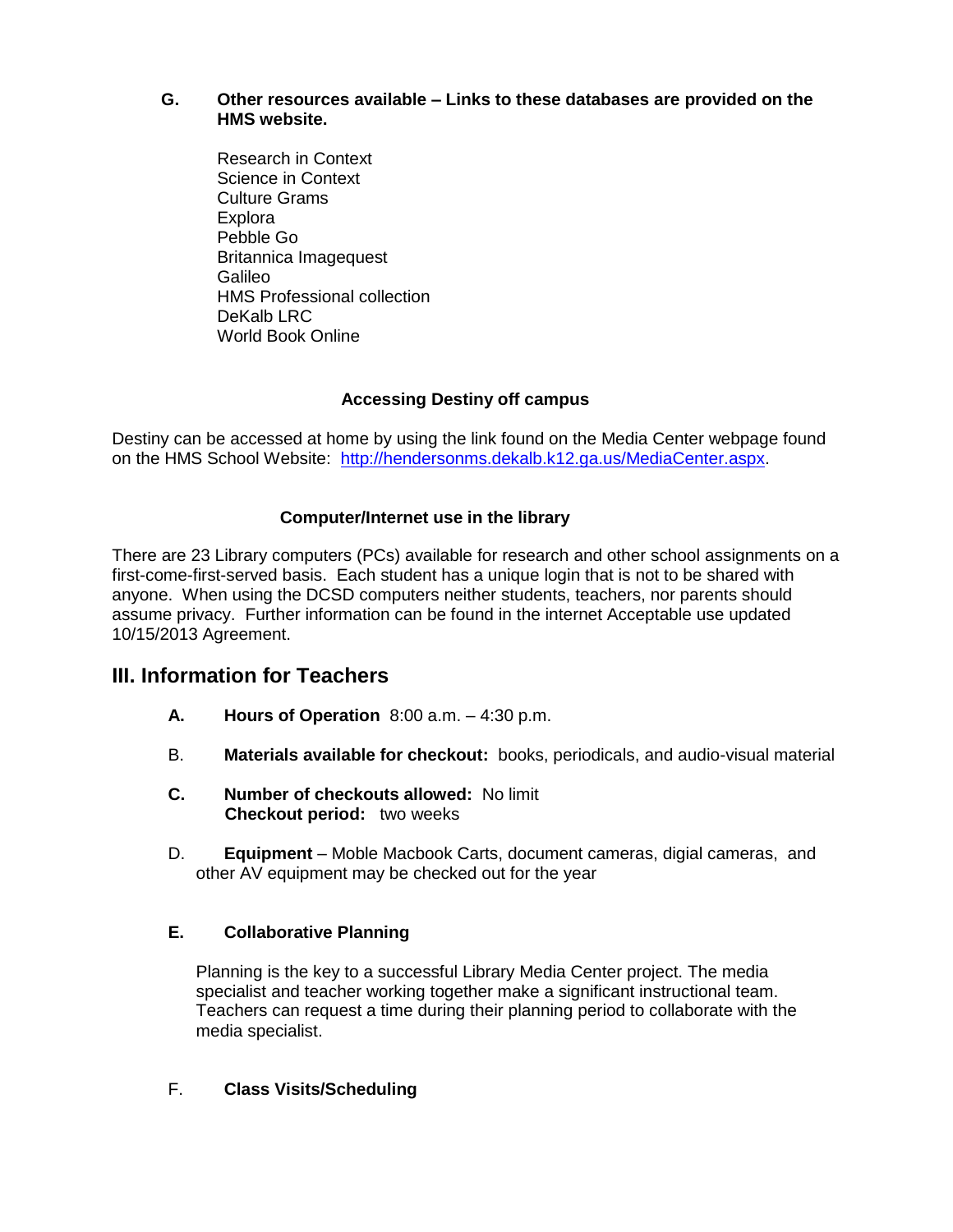The Library is available throughout the day for teachers to schedule their classes here. Teachers who wish to schedule time in the Library should confer with the Teacher-Librarian to plan collaboratively in order to incorporate Library resources into the lesson. All classes must be scheduled in advance and teachers must be present in the Library with their students during their scheduled visits.

#### G. **Sending students**

Teachers may send up to five (5) students at a time with a hall pass to the Library for research and/or book check-out. Each student should have an individual pass.

## **H. Helen Ruffin Reading Bowl Club**

#### Sponsor: Rob Mason

The Reading Bowl Club meets each **Friday** morning from **7:45am-8:40am.** in the library. Students read books from the current Georgia Book Award list of nominees. Students attend meetings to practice questions in preparation for the Helen Ruffin Reading Bowl Competitions beginning in January. A team of 10 students is selected from club members to represent HMS at the competitions

## **IV. Copyright Information**

All teachers are required by the DeKalb County School Board to adhere to the Federal Copyright Law as it pertains to educational institutions. The Teacher-Librarian is the building level contact person regarding copyright questions. Teachers have the responsibility to become familiar with the copyright guidelines and are accountable for any violations of the copyright law. Violation of the copyright is a serious offense. Do not assume that copying materials is legal if it is not acknowledged on the resource. If you are uncertain, ask publishers for permission to copy. The Teacher-Librarian is happy to assist you with this.

## **V. DVD/Video usage policy**

- A. DVD recordings should be selected for the direct relevance to the approved curriculum and specifically relate to the instructional program.
- B. The showing of any film must be listed by the teacher in their weekly lesson plan, with the related learning goals identified, and the film's Motion Picture Association of America's Rating or the Producers Rating for district-owned video recordings.
- C **Movies may not be shown for reward or entertainment. The purpose of showing any AV material must be face-to-face instruction!**

## **VI. Other Services offered by the Henderson MS Library Media Center Staff**

**A. Set up of AV Equipment (i.e., carts with projectors/laptops)**